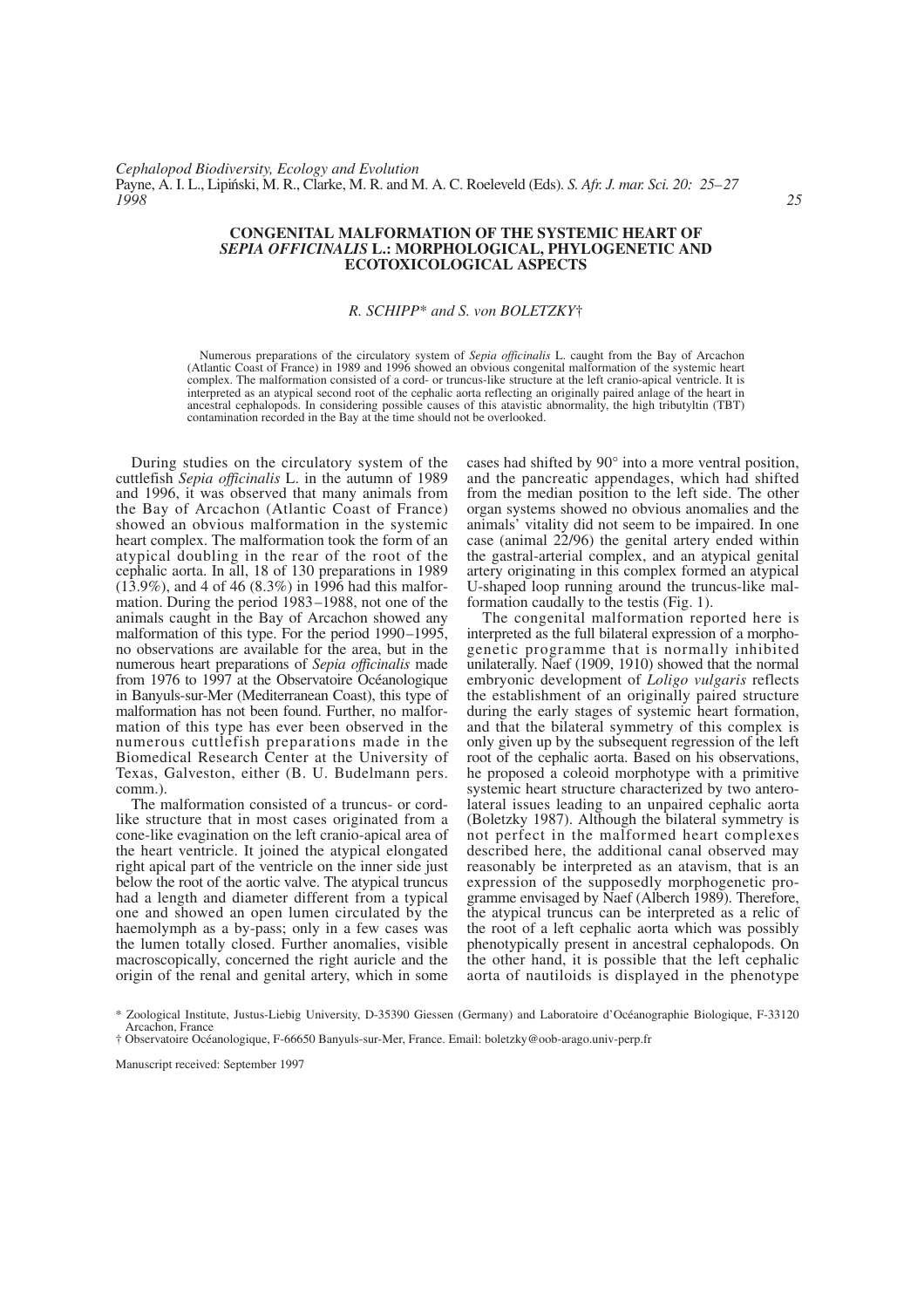## *26 Cephalopod Biodiversity, Ecology and Evolution South African Journal of Marine Science 20*



Fig. 1: (a) The normal systemic heart complex in *Sepia officinalis*; (b) a truncus-like malformation (large arrow) in the cranio-apical area of the systemic heart ventricle (Ve) of *Sepia officinalis* in ventral view (animal 22/96). Note: the genital artery (GA) runs via the gastric arteries, where an atypical genital artery originates (arrow head) forming a loop around the ventricular truncus-like malformation before running caudally to the testis (Te); the direction of blood flow from the ventricle to the testis is denoted by small arrows; cAo/aAo – cephalic and abdominal aorta, rAu/lAu – right and left auricle, AVV – atrioventricular valves, Cae – caecum, DGA/VGA – dorsal and ventral gastric artery, Int - intestine, Oes – oesophagus, POA – posterior oesophageal artery, RA – renal artery, St – stomach, (aV) – aortic valvae

whereas the right part of an originally paired heart vessel complex may possibly have been reduced in early evolution.

Concerning possible causes of the mutations reported here, it is significant that, in 1982 and 1985, a high tributyltin- (TBT) induced tin contamination was registered in the Bay of Arcachon around "La Vigne", where the malformed cuttlefish were caught. TBT in this area is apparently responsible for oyster shell anomalies (Alzieu *et al*. 1986) as well as toxic effects on molluscan larvae (His and Robert 1985). The teratogenic effect of the antifouling compound TBT on other marine molluscs has been demonstrated experimentally and is documented. In the prosobranchs *Nucella lapillus, Littorina littorea* and *Trivia arctica*, it induced obvious malformations of the genital tract, termed "imposex", characterized by the development (superimposition) of male sex organs (penis and/or ductus deferens) in females (Bryan *et al*. 1986, Stroben *et al.* 1992, Oehlmann *et al*. 1993, Bauer *et al*. 1995).

*1998*

Clearly, the results presented here should be regarded as preliminary only. A more detailed analysis of the malformation is being undertaken and will be documented later.

## **LITERATURE CITED**

ALBERCH, P. 1989 — The logic of monsters: evidence for internal constraint in development and evolution. *Geobios, mémoire spécial* **12***:* 21–57.

ALZIEU, C., SANJUAN, J., DELTREIL, J. P. and M. BOREL 1986 — Tin contamination in Arcachon Bay: effects on